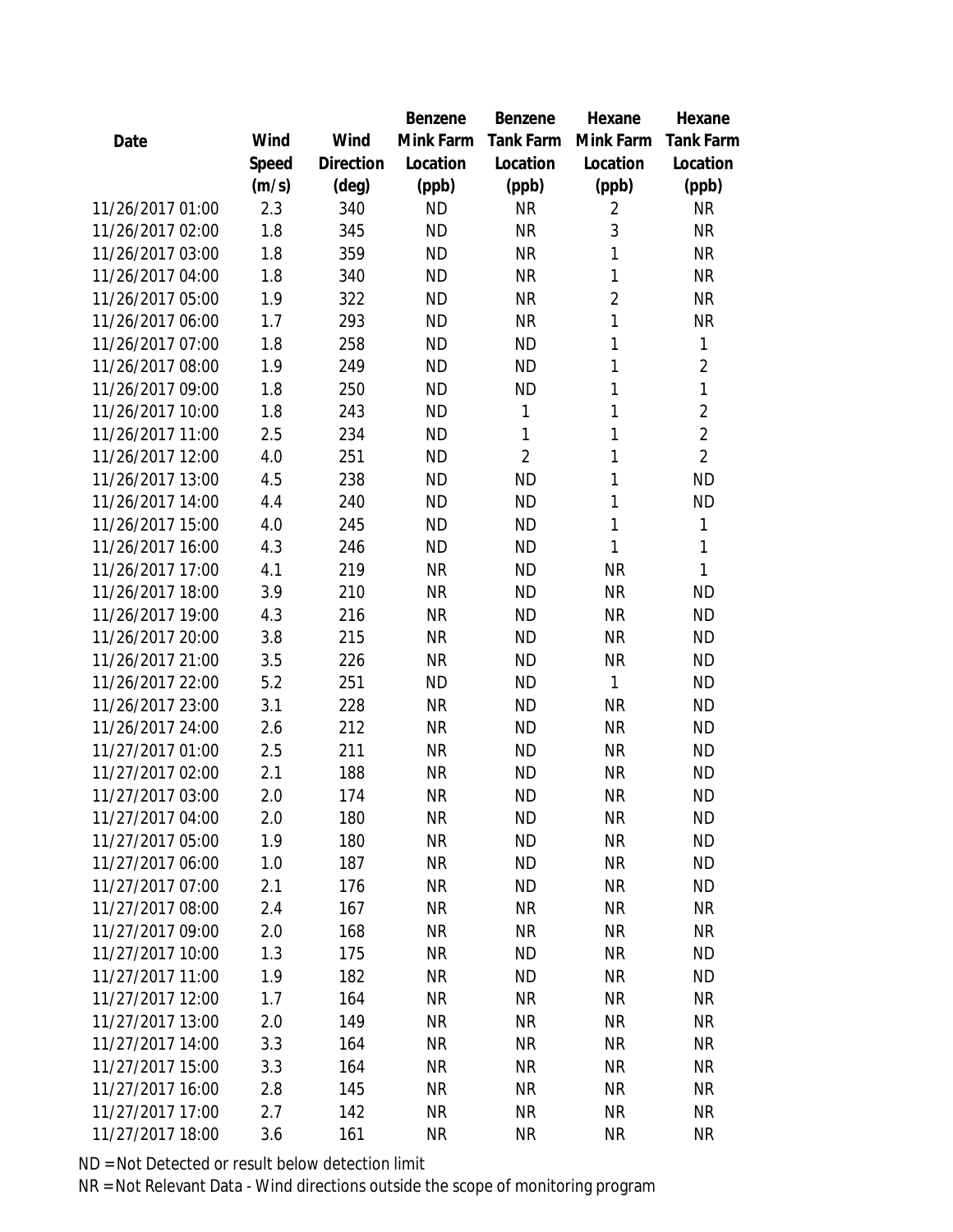|                  |       |                | Benzene   | Benzene   | Hexane         | Hexane           |
|------------------|-------|----------------|-----------|-----------|----------------|------------------|
| Date             | Wind  | Wind           | Mink Farm | Tank Farm | Mink Farm      | <b>Tank Farm</b> |
|                  | Speed | Direction      | Location  | Location  | Location       | Location         |
|                  | (m/s) | $(\text{deg})$ | (ppb)     | (ppb)     | (ppb)          | (ppb)            |
| 11/27/2017 19:00 | 4.9   | 167            | <b>NR</b> | <b>NR</b> | <b>NR</b>      | <b>NR</b>        |
| 11/27/2017 20:00 | 5.4   | 172            | <b>NR</b> | <b>ND</b> | <b>NR</b>      | <b>ND</b>        |
| 11/27/2017 21:00 | 5.6   | 176            | NR        | <b>ND</b> | <b>NR</b>      | <b>ND</b>        |
| 11/27/2017 22:00 | 5.5   | 177            | <b>NR</b> | <b>ND</b> | <b>NR</b>      | <b>ND</b>        |
| 11/27/2017 23:00 | 5.7   | 184            | <b>NR</b> | <b>ND</b> | <b>NR</b>      | <b>ND</b>        |
| 11/27/2017 24:00 | 6.4   | 192            | <b>NR</b> | <b>ND</b> | <b>NR</b>      | <b>ND</b>        |
| 11/28/2017 01:00 | 6.5   | 200            | <b>NR</b> | <b>ND</b> | <b>NR</b>      | 1                |
| 11/28/2017 02:00 | 5.9   | 198            | <b>NR</b> | <b>ND</b> | <b>NR</b>      | 1                |
| 11/28/2017 03:00 | 6.2   | 202            | <b>NR</b> | <b>ND</b> | <b>NR</b>      | $\mathbf{1}$     |
| 11/28/2017 04:00 | 6.1   | 200            | <b>NR</b> | <b>ND</b> | <b>NR</b>      | $\mathbf{1}$     |
| 11/28/2017 05:00 | 6.1   | 192            | <b>NR</b> | <b>ND</b> | <b>NR</b>      | 1                |
| 11/28/2017 06:00 | 5.8   | 195            | <b>NR</b> | <b>ND</b> | <b>NR</b>      | <b>ND</b>        |
| 11/28/2017 07:00 | 6.3   | 196            | <b>NR</b> | <b>ND</b> | <b>NR</b>      | <b>ND</b>        |
| 11/28/2017 08:00 | 5.5   | 199            | <b>NR</b> | <b>ND</b> | <b>NR</b>      | 1                |
| 11/28/2017 09:00 | 5.3   | 200            | <b>NR</b> | <b>ND</b> | <b>NR</b>      | 1                |
| 11/28/2017 10:00 | 5.7   | 197            | <b>NR</b> | <b>ND</b> | <b>NR</b>      | 1                |
| 11/28/2017 11:00 | 5.6   | 203            | <b>NR</b> | <b>ND</b> | <b>NR</b>      | $\mathbf{1}$     |
| 11/28/2017 12:00 | 5.9   | 205            | <b>NR</b> | <b>ND</b> | <b>NR</b>      | 1                |
| 11/28/2017 13:00 | 7.3   | 219            | <b>NR</b> | <b>ND</b> | <b>NR</b>      | <b>ND</b>        |
| 11/28/2017 14:00 | 6.7   | 229            | <b>NR</b> | <b>ND</b> | <b>NR</b>      | <b>ND</b>        |
| 11/28/2017 15:00 | 6.7   | 251            | <b>ND</b> | <b>ND</b> | 1              | $\overline{a}$   |
| 11/28/2017 16:00 | 6.2   | 253            | <b>ND</b> | <b>ND</b> | 1              | 1                |
| 11/28/2017 17:00 | 5.3   | 258            | <b>ND</b> | <b>ND</b> | 1              | $\mathbf{1}$     |
| 11/28/2017 18:00 | 5.0   | 280            | <b>ND</b> | <b>NR</b> | 1              | <b>NR</b>        |
| 11/28/2017 19:00 | 3.5   | 282            | <b>ND</b> | <b>NR</b> | 1              | <b>NR</b>        |
| 11/28/2017 20:00 | 3.3   | 288            | <b>ND</b> | <b>NR</b> | 1              | <b>NR</b>        |
| 11/28/2017 21:00 | 3.1   | 292            | <b>ND</b> | <b>NR</b> | 1              | <b>NR</b>        |
| 11/28/2017 22:00 | 3.7   | 311            | <b>ND</b> | <b>NR</b> | 1              | <b>NR</b>        |
| 11/28/2017 23:00 | 4.2   | 315            | <b>ND</b> | <b>NR</b> | 1              | <b>NR</b>        |
| 11/28/2017 24:00 | 4.8   | 303            | <b>ND</b> | <b>NR</b> | 1              | <b>NR</b>        |
| 11/29/2017 01:00 | 4.5   | 303            | <b>ND</b> | <b>NR</b> | 1              | <b>NR</b>        |
| 11/29/2017 02:00 | 4.3   | 304            | <b>ND</b> | <b>NR</b> | 1              | <b>NR</b>        |
| 11/29/2017 03:00 | 3.0   | 294            | <b>ND</b> | <b>NR</b> | 1              | NR               |
| 11/29/2017 04:00 | 2.2   | 282            | <b>ND</b> | <b>NR</b> | 1              | <b>NR</b>        |
| 11/29/2017 05:00 | 2.5   | 327            | <b>ND</b> | <b>NR</b> | 1              | <b>NR</b>        |
| 11/29/2017 06:00 | 1.9   | 339            | <b>ND</b> | <b>NR</b> | 1              | <b>NR</b>        |
| 11/29/2017 07:00 | 1.8   | 354            | <b>ND</b> | <b>NR</b> | 1              | <b>NR</b>        |
| 11/29/2017 08:00 | 1.5   | 350            | <b>ND</b> | <b>NR</b> | 3              | <b>NR</b>        |
| 11/29/2017 09:00 | 2.0   | 29             | <b>ND</b> | <b>NR</b> | 3              | <b>NR</b>        |
| 11/29/2017 10:00 | 2.2   | 38             | <b>ND</b> | <b>NR</b> | $\overline{2}$ | <b>NR</b>        |
| 11/29/2017 11:00 | 3.0   | 52             | NoData    | <b>NR</b> | NoData         | <b>NR</b>        |
| 11/29/2017 12:00 | 3.1   | 87             | <b>NR</b> | <b>NR</b> | <b>NR</b>      | <b>NR</b>        |
|                  |       |                |           |           |                |                  |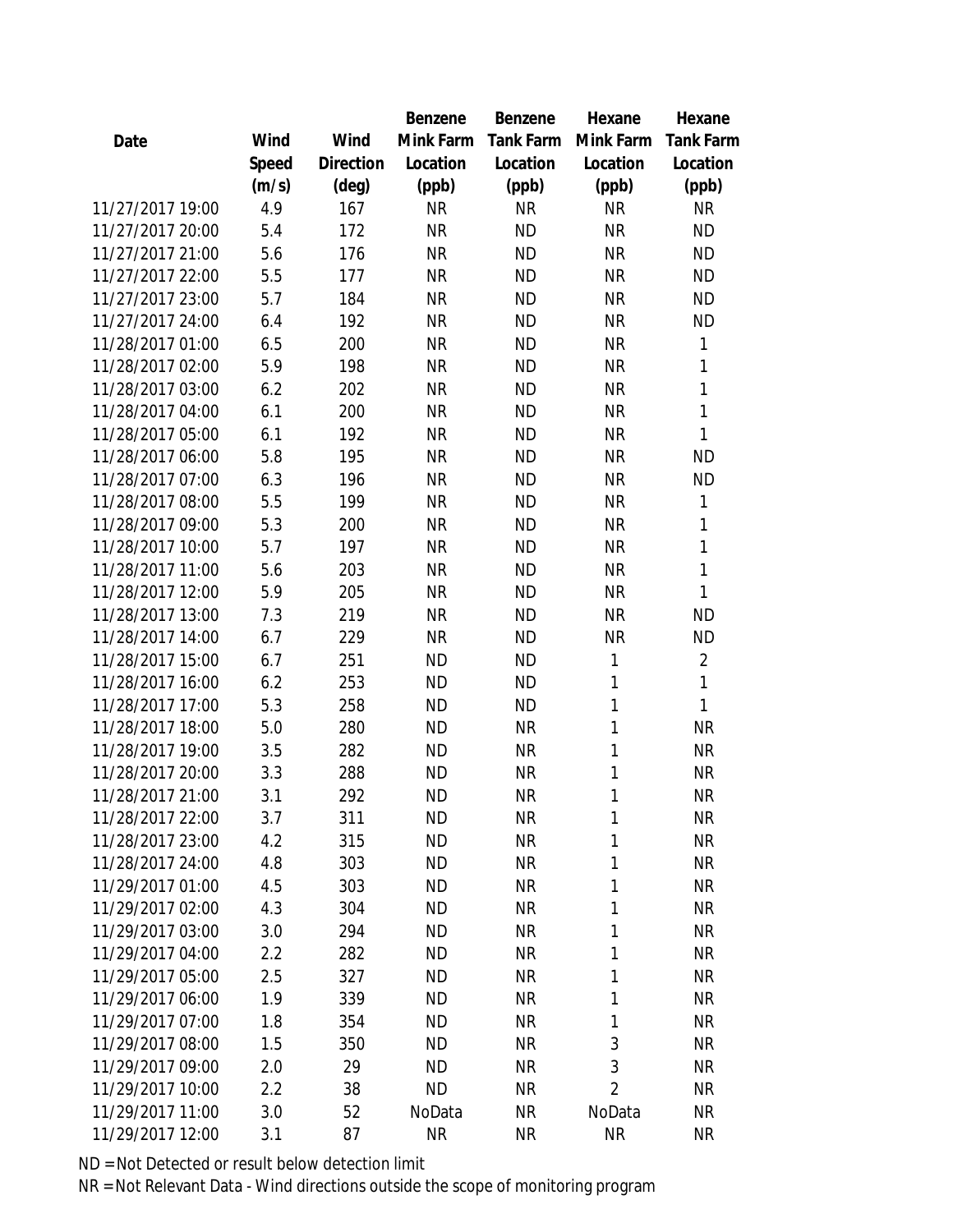|                  |       |                | Benzene   | Benzene   | Hexane         | Hexane           |
|------------------|-------|----------------|-----------|-----------|----------------|------------------|
| Date             | Wind  | Wind           | Mink Farm | Tank Farm | Mink Farm      | <b>Tank Farm</b> |
|                  | Speed | Direction      | Location  | Location  | Location       | Location         |
|                  | (m/s) | $(\text{deg})$ | (ppb)     | (ppb)     | (ppb)          | (ppb)            |
| 11/29/2017 13:00 | 3.4   | 101            | <b>NR</b> | <b>NR</b> | <b>NR</b>      | <b>NR</b>        |
| 11/29/2017 14:00 | 3.4   | 93             | <b>NR</b> | <b>NR</b> | <b>NR</b>      | <b>NR</b>        |
| 11/29/2017 15:00 | 2.8   | 85             | <b>NR</b> | <b>NR</b> | <b>NR</b>      | <b>NR</b>        |
| 11/29/2017 16:00 | 2.5   | 114            | <b>NR</b> | <b>NR</b> | <b>NR</b>      | <b>NR</b>        |
| 11/29/2017 17:00 | 2.1   | 126            | <b>NR</b> | <b>NR</b> | <b>NR</b>      | <b>NR</b>        |
| 11/29/2017 18:00 | 2.4   | 97             | <b>NR</b> | <b>NR</b> | <b>NR</b>      | <b>NR</b>        |
| 11/29/2017 19:00 | 2.8   | 88             | <b>NR</b> | <b>NR</b> | <b>NR</b>      | <b>NR</b>        |
| 11/29/2017 20:00 | 2.7   | 93             | <b>NR</b> | <b>NR</b> | <b>NR</b>      | <b>NR</b>        |
| 11/29/2017 21:00 | 2.6   | 101            | <b>NR</b> | <b>NR</b> | <b>NR</b>      | <b>NR</b>        |
| 11/29/2017 22:00 | 2.9   | 131            | <b>NR</b> | <b>NR</b> | <b>NR</b>      | <b>NR</b>        |
| 11/29/2017 23:00 | 2.5   | 163            | <b>NR</b> | <b>NR</b> | <b>NR</b>      | <b>NR</b>        |
| 11/29/2017 24:00 | 1.9   | 203            | <b>NR</b> | <b>NR</b> | <b>NR</b>      | <b>NR</b>        |
| 11/30/2017 01:00 | 3.6   | 182            | <b>NR</b> | <b>ND</b> | <b>NR</b>      | <b>ND</b>        |
| 11/30/2017 02:00 | 3.4   | 190            | <b>NR</b> | <b>ND</b> | <b>NR</b>      | <b>ND</b>        |
| 11/30/2017 03:00 | 4.0   | 196            | <b>NR</b> | <b>ND</b> | <b>NR</b>      | <b>ND</b>        |
| 11/30/2017 04:00 | 4.0   | 224            | <b>NR</b> | <b>ND</b> | <b>NR</b>      | <b>ND</b>        |
| 11/30/2017 05:00 | 4.1   | 238            | <b>ND</b> | ΝD        | 1              | <b>ND</b>        |
| 11/30/2017 06:00 | 4.0   | 258            | <b>ND</b> | 1         | 1              | 1                |
| 11/30/2017 07:00 | 3.7   | 256            | <b>ND</b> | 1         | 1              | $\mathbf 1$      |
| 11/30/2017 08:00 | 3.7   | 260            | <b>ND</b> | ΝD        | 1              | 1                |
| 11/30/2017 09:00 | 3.8   | 263            | <b>ND</b> | 1         | 1              | 1                |
| 11/30/2017 10:00 | 3.7   | 292            | <b>ND</b> | <b>NR</b> | 1              | <b>NR</b>        |
| 11/30/2017 11:00 | 5.0   | 304            | <b>ND</b> | <b>NR</b> | 1              | <b>NR</b>        |
| 11/30/2017 12:00 | 4.4   | 303            | <b>ND</b> | <b>NR</b> | 1              | <b>NR</b>        |
| 11/30/2017 13:00 | 4.4   | 290            | <b>ND</b> | <b>NR</b> | 1              | <b>NR</b>        |
| 11/30/2017 14:00 | 5.7   | 300            | <b>ND</b> | <b>NR</b> | 1              | <b>NR</b>        |
| 11/30/2017 15:00 | 6.0   | 307            | <b>ND</b> | <b>NR</b> | 1              | <b>NR</b>        |
| 11/30/2017 16:00 | 5.4   | 301            | <b>ND</b> | <b>NR</b> | 1              | <b>NR</b>        |
| 11/30/2017 17:00 | 5.5   | 301            | <b>ND</b> | <b>NR</b> | 1              | <b>NR</b>        |
| 11/30/2017 18:00 | 3.8   | 291            | <b>ND</b> | <b>NR</b> | 1              | <b>NR</b>        |
| 11/30/2017 19:00 | 2.9   | 272            | <b>ND</b> | <b>ND</b> | 1              | <b>ND</b>        |
| 11/30/2017 20:00 | 2.6   | 278            | <b>ND</b> | <b>NR</b> | 1              | <b>NR</b>        |
| 11/30/2017 21:00 | 2.7   | 278            | <b>ND</b> | <b>NR</b> | 1              | <b>NR</b>        |
| 11/30/2017 22:00 | 3.0   | 283            | <b>ND</b> | <b>NR</b> | 1              | <b>NR</b>        |
| 11/30/2017 23:00 | 2.5   | 286            | <b>ND</b> | <b>NR</b> | 1              | NR               |
| 11/30/2017 24:00 | 2.2   | 305            | ND        | <b>NR</b> | 1              | <b>NR</b>        |
| 12/1/2017 01:00  | 2.3   | 325            | <b>ND</b> | <b>NR</b> | 1              | <b>NR</b>        |
| 12/1/2017 02:00  | 2.2   | 346            | <b>ND</b> | <b>NR</b> | $\overline{2}$ | <b>NR</b>        |
| 12/1/2017 03:00  | 1.3   | 293            | <b>NR</b> | <b>NR</b> | <b>NR</b>      | <b>NR</b>        |
| 12/1/2017 04:00  | 0.8   | 186            | <b>NR</b> | ΝD        | <b>NR</b>      | 5                |
| 12/1/2017 05:00  | 1.8   | 206            | <b>NR</b> | 1         | <b>NR</b>      | 7                |
| 12/1/2017 06:00  | 1.4   | 218            | <b>NR</b> | 1         | <b>NR</b>      | 6                |
|                  |       |                |           |           |                |                  |